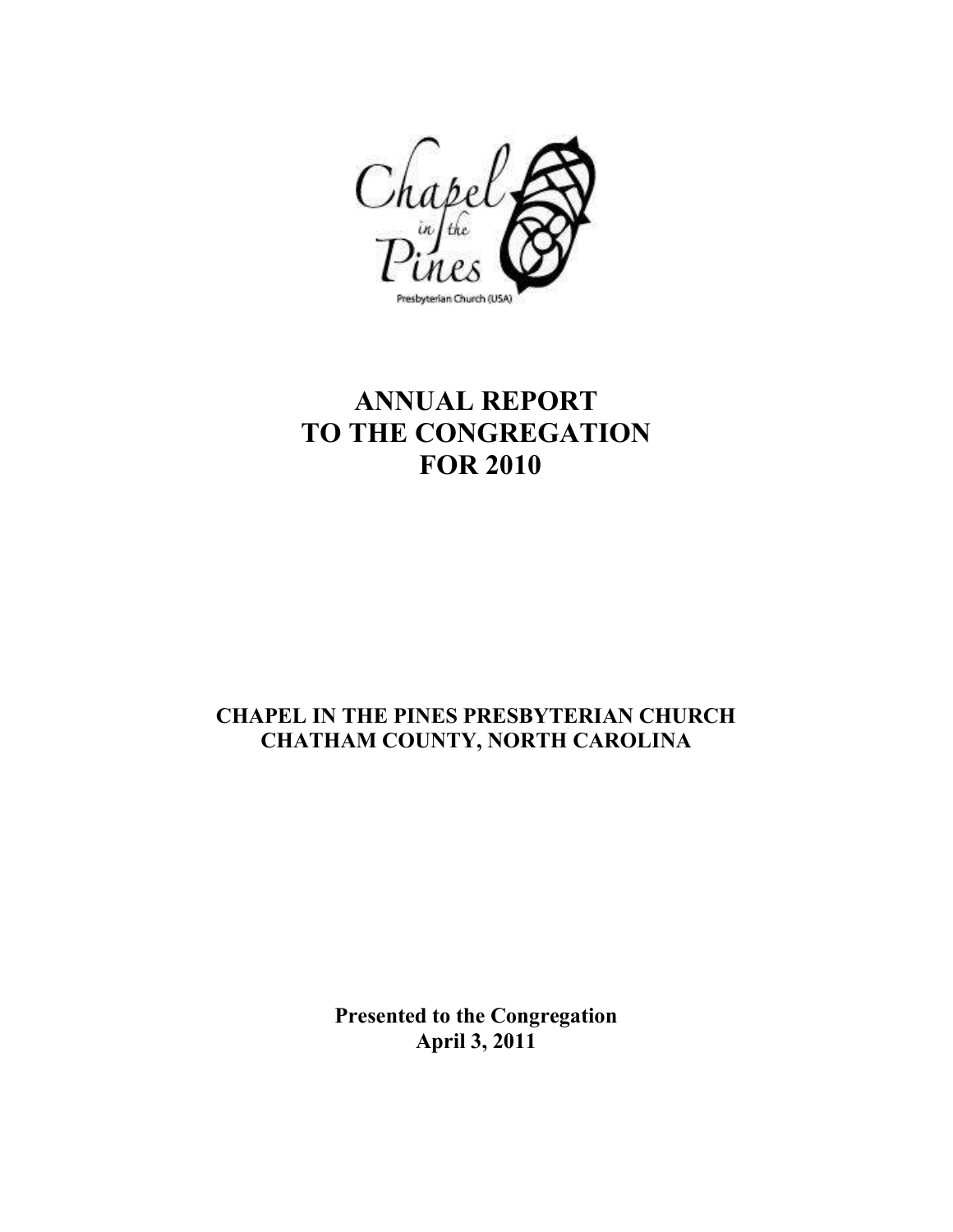#### **CHAPEL IN THE PINES PRESBYTERIAN CHURCH**

Offices at 212 East Rosemary Street, Chapel Hill, NC 27514 Office phone: 919-960-0616; Pastor's cell: 919-260-5107 Web site: www.citppc.org

### **THE CHURCH STAFF**

29 North Circle Drive 20 Hawks Spiral Way 211 University Drive Chapel Hill 27516 Pittsboro 27312 Durham 27707 Cell: 260-5107 Primary: 542-3034 Cell: 919-360-5242<br>
Email: adams@citppc.org Email: esherthomas@citppc.org Email: aderly2@yahoo.com Email: **adams@citppc.org** Email: **lesherthomas@citppc.org** 

**Accompanist:**<br> **Adam Lefever Hughes**<br> **Bookkeeper:**<br> **Bookkeeper:** 7 Cilantro Ct. 1709 Patrick Henry Lane Durham 27713 Hillsborough 27278 Cell: 280-3704 Primary: 732-2648 Email: adamuse@gmail.com Email: acctg@citppc.org

# **Office Manger:**<br>
Nana Morelli<br>
Nana Morelli<br> **Newsletter Editor:**<br> **Newsletter Editor:**

Kelly Hunter 309 Carlton Drive 317 Brandywine Chapel Hill 27516 Chapel Hill 27516 Cell: 632-6934 UPC: 967-2311 Email: nmorelli@citppc.org Email: pcm@upcch.org

**Pastor: Parish Associate: Parish Associate: Director of Music Ministry: Director of Music Ministry: Director of Music Ministry: Director of Music Ministry: Director of Music Ministry: Director Director**

Mindy Douglas Adams

Adam Lefever Hughes

Phyllis Greene Edith Dengler Karen Meredith Bruce Raymond Susan Walkup Amanda Briggs Chris Rickard Lee Werley Karen Fisher

### **Deacons: Class of 2011 Class of 2012 Class of 2013**

**CHURCH OFFICERS** 

**Elders: Class of 2011 Class of 2012 Class of 2013**

Stephanie Miller Marcia Ladd Ford Heath Ed Park Michelle Morehouse Lynne Hoerter Chuck Rickard Vicky Raymond Jerry Wehmueller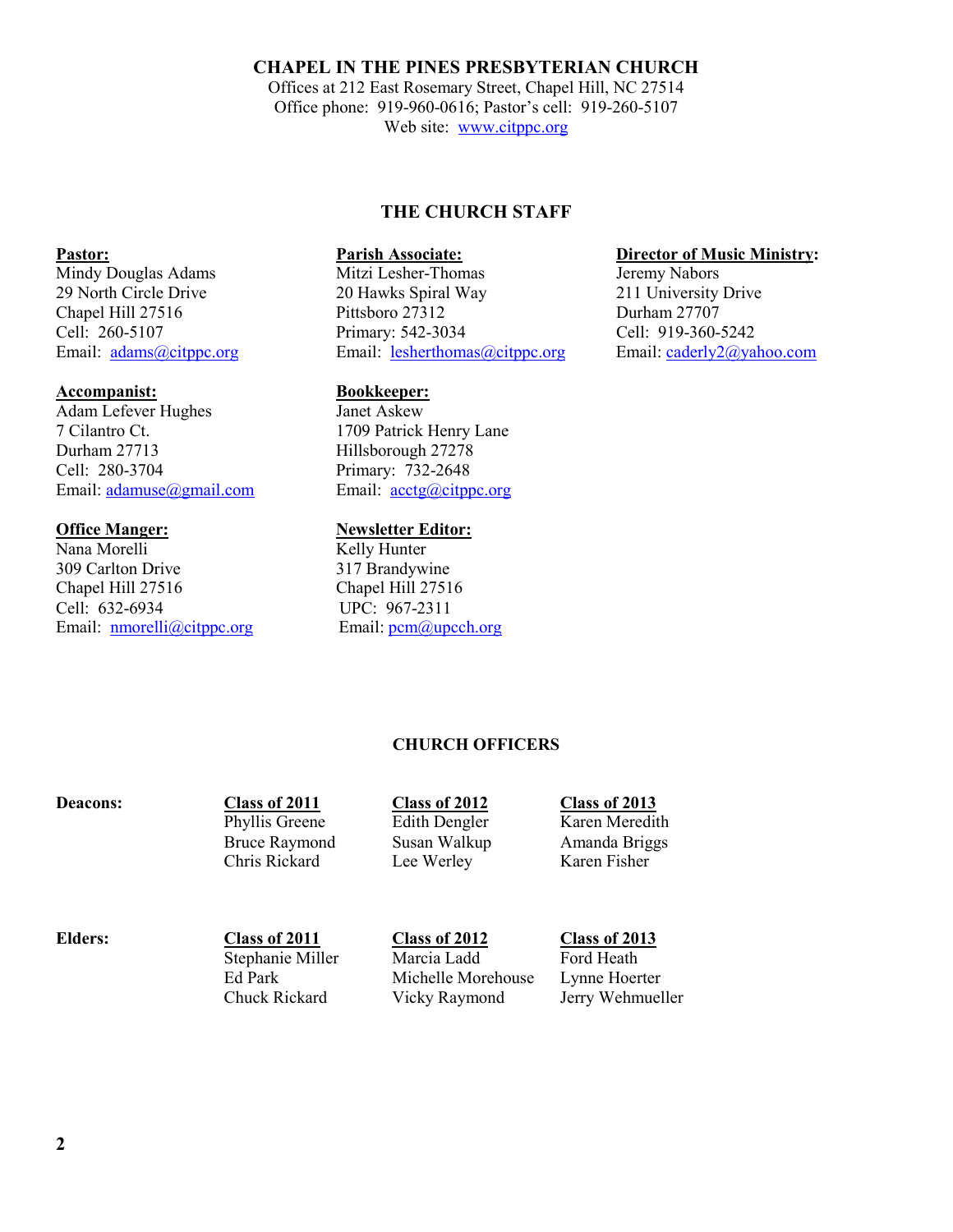**Education Quadrant**: Ed Park, Quad Leader *Adult Education*: Rachel Stevens, Spoke Leader *Young Adult Education*: Emily Rose Davis, Spoke Leader *Youth Education*: Keith Glidewell, Spoke Leader *Children*: Karen Atkins, Forrest Johnson, Spoke Leaders *Leadership:* Mindy Douglas Adams, Spoke Leader

**Fiduciary Quadrant**: Jerry Wehmueller, Quad Leader *Stewardship*: Stan Campbell, Spoke Leader *Finance, Administration and Budgeting:* Jerry Wehmueller, Spoke Leader *Building and Planning:* Lynne Hoerter, Spoke Leader *Personnel:* Marcia Ladd, Spoke Leader

**Community Quadrant:** Mary Donna Pond, Quad Leader *Communication*: Stephanie Miller, Spoke Leader *Fellowship*: Barbra Carson, Spoke Leader *Outreach:* Michelle Morehouse, Spoke Leader *Membership:* Sally Wehmueller, Spoke Leader *Stephen Ministry:* Mary Donna Pond *Deacons:* Bruce Raymond

**Worship Quadrant:** Vicky Raymond, Quad Leader *Spoken Word:* Tina Stark, Spoke Leader *Liturgical Arts:* Woody Shearin and Ford Heath, Spoke Leaders *Lay Leadership:* Madge Webster, Spoke Leader *Inclusiveness:* Julia Trimmer, Spoke Leader *Sunday Set-up:* Elaine Hudak, Spoke Leader

**6-year Plan Steering Committee:** Lynne Hoerter, Chair; Ed Park, Mary Donna Pond, Jerry Wehmueller, Vicky Raymond.

\*Pastor Mindy Douglas Adams serves as staff representative to all of these committees as necessary.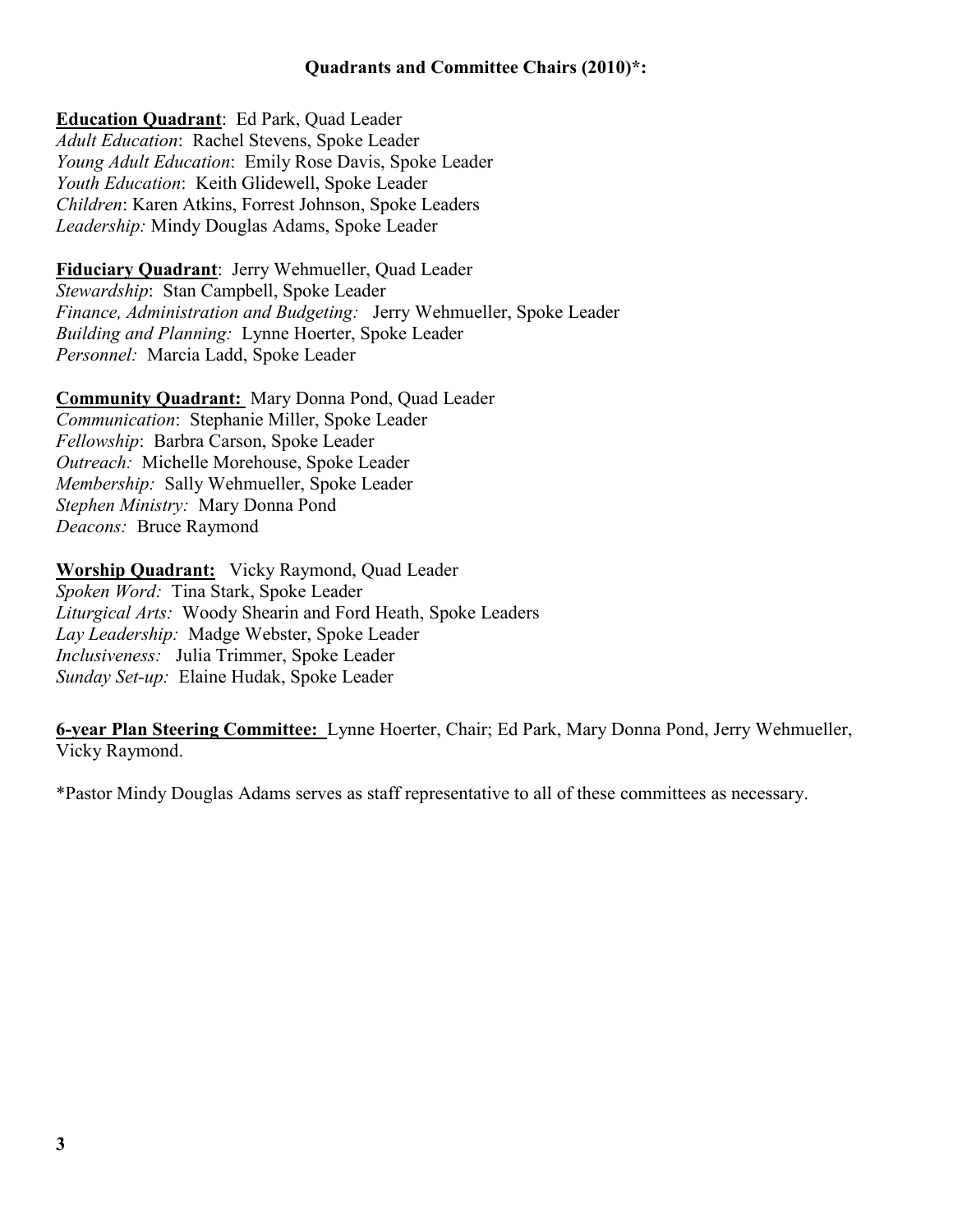### **The Clerk's Statistical Report to the Presbytery**

Active Membership of Chapel in the Pines Presbyterian Church As of December 31, 2009: 117

Membership Gains in 2010 by:

Reaffirmation of Faith:

Baptism & Profession of Faith

Letter of Transfer 5

Total Gains 5

Membership Losses in 2010 by:

| Letter of Transfer  |  |
|---------------------|--|
| Death               |  |
| All other           |  |
| <b>Total Losses</b> |  |

 Active Membership of Chapel in the Pines Presbyterian Church as of December 31, 2010: 120

During 2010, Chapel in the Pines received 5 members by Letter of Transfer. One member, Ruth Mammen, died January 17, 2010.

The Session met in 11 stated meetings, 6 called meetings and 1 joint meeting of Deacons and Elders on October 16 at which minutes were received and reports given from all standing committees and the staff. There were 2 Congregational Meetings: on February 14 the congregation met to elect a nominating committee to offer a slate of nominees for Deacons and Elders; the second meeting was on March 28 to receive the 2009 Annual Report, a report from the Personnel Committee and elect officers.

A roll of members and a file of minutes are maintained in the church office.

 Respectfully submitted, Mary Donna Pond Clerk of Session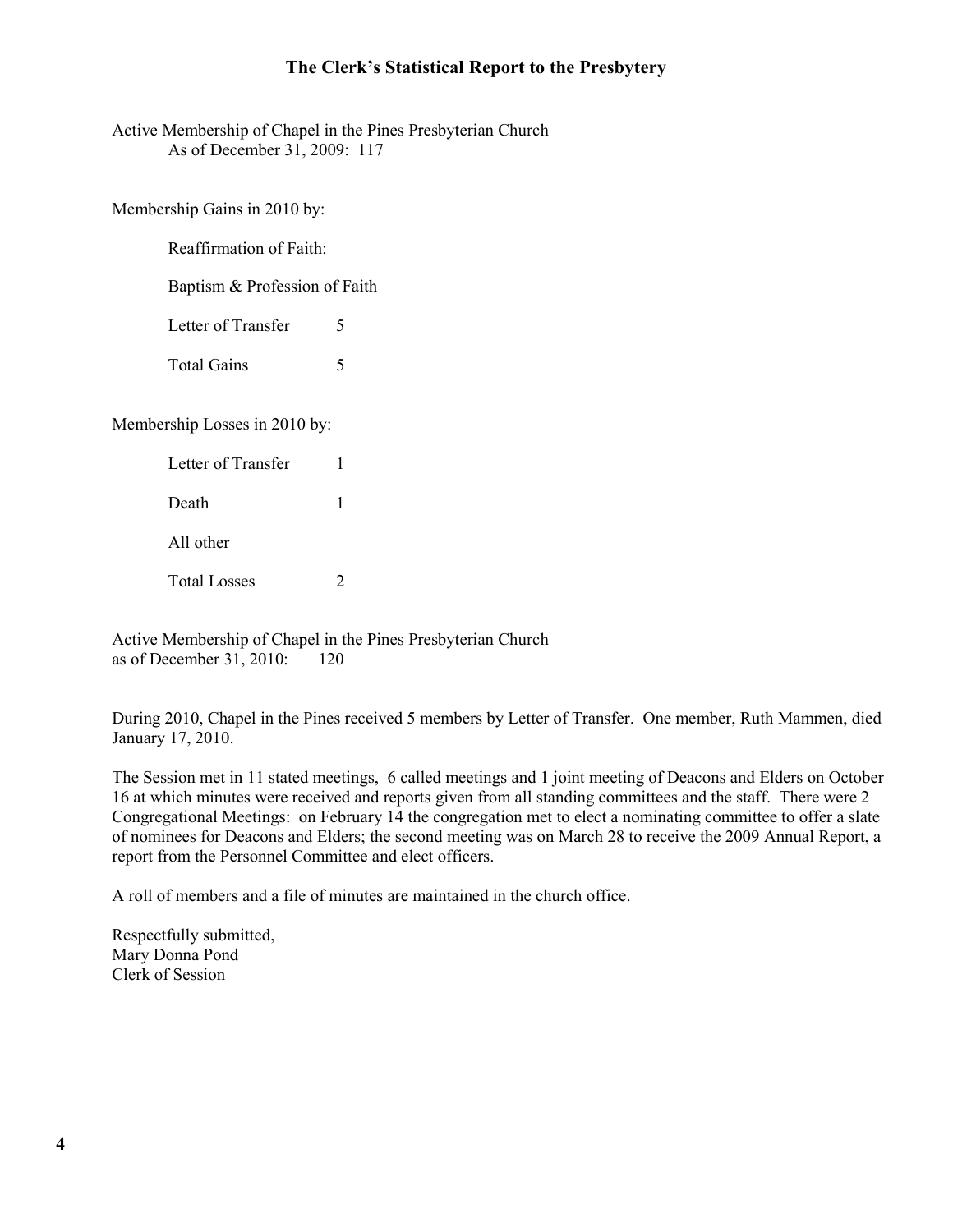### **New Members:**

| Karen Atkins  | February 28, 2010 |
|---------------|-------------------|
| Steve Mann    | February 28, 2010 |
| Debbie Sears  | February 28, 2010 |
| Michael Sears | February 28, 2010 |
| Jay Olson     | July 25, 2010     |

\* Profession or Reaffirmation of Faith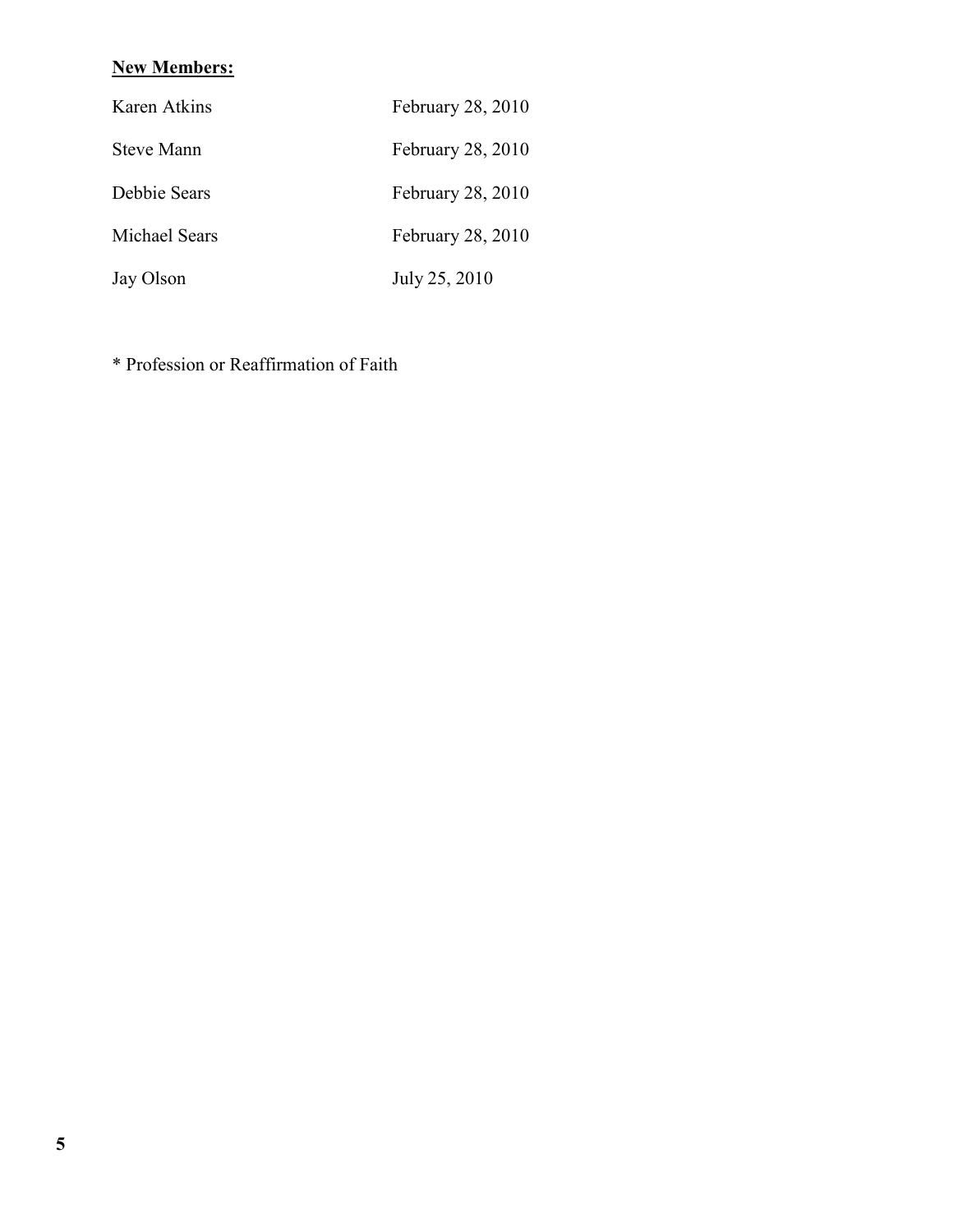Friends, as I pause to reflect upon 2010, I begin with giving thanks to God for you all. I give thanks to God for your faithfulness, for your desire to learn and grow in faith, for your leadership skills, for the many and diverse gifts God has given you. I give thanks for your passion for ministry in the community and for the way you welcome others into our midst. I give thanks for your constant support of each other and of me.

 During this year, we had many celebrations – births of grandchildren, weddings, travel experiences, personal milestones, graduations, good news for so many of you. We also shared in our losses – deaths of loved ones, job loss, difficult diagnoses personally and of loved ones, health concerns, and personal set-backs. We have studied together, grown together, worshipped and prayed together. My faith has grown deeper as we have shared these things and I hope yours has, too. I look forward to our future together as well.

 In 2010 we continued to offer vibrant, inclusive, and passionate worship. Our worship continues to be the center point for how we understand ourselves as a community of faith, gathered in to worship God, to hear the gospel, to fellowship with one another, and to be sent into the world to serve those in need in the name of Christ. I am extremely honored to be able to participate in worship with you and to explore the gospel texts with you as we seek to understand what God is doing in our lives individually and as a community, and what God is doing in our world.

 In the spring we began our first Capital Campaign and you worked hard on the campaign and dug deep into your pockets and bank accounts so that we might be able to have the funds to get us started on our new and very first building – a sanctuary with office and classroom space. Thank you for your generosity in sharing your time and your talents at this pivotal time in our work together.

 In the fall, the Building/Planning Committee, led by Lynne Hoerter, guided us to a new architect, one who understood our vision and was able to put on paper a plan that excited and energized us for our future. This was a difficult decision and one that was not made lightly, but the committee felt that it was the right one and the congregation heard their report and supported them in making this change. We continue to be very pleased with our new architect, Keith Shaw.

 By the end of 2010, we had secured a loan from the Presbyterian Investment and Loan Program. During the week of Christmas, we finalized our choice of contractors, deciding to pursue a contract with C.T. Wilson. Thanks to the hard work of the committee members and many others, we were able to make great strides this year toward beginning our building project.

 As you will see in the Outreach report, we are responding to the needs of the community in many ways. So many of you are involved in volunteering for helping agencies in Chatham County as you respond to Christ's message of loving our neighbor. This service to our community has been an integral part of our understanding of who God is calling us to be.

 Thank you for all each of you adds to this community of faith. We have come a long way together and I look forward to our future in ministry together. I am honored to serve as your pastor and to do ministry in this place at this time with you all. God is good.

Mindy Douglas Adams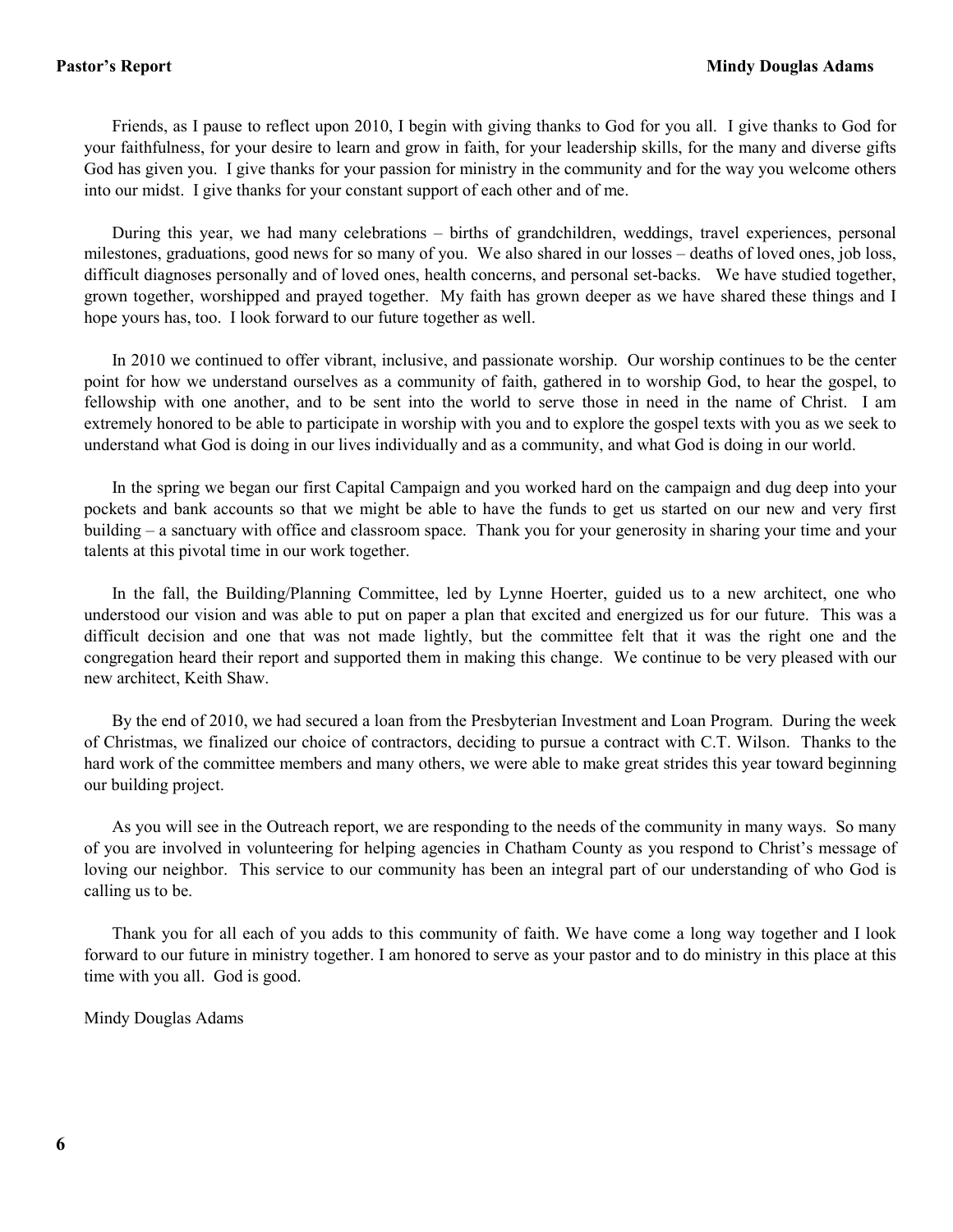#### **STAFF**

### **Parish Associate (10 hours)** Mitzi Lesher-Thomas **Mitzi Lesher-Thomas Mitzi Lesher-Thomas Mitzi Lesher-Thomas**

It is with joy that I reflect on this past year in ministry with Chapel in the Pines. Despite being with you only 2 Sundays each month and 10 hours per week it has been a busy year. I value your astute reflections on our worship life together and this community's willingness to try; new songs, new liturgies, and new ways of encountering the Word. I am grateful for the opportunity to continue to learn and grow as I serve with Mindy and this congregation.

Serving as a staff representative with the Stephen Ministers and deacons has been a privilege as both these groups continue to sharpen their focus on how we can engage in ministries of care and compassion for this congregation and the community at large. We are striving to ground all we do firmly within time spent in intentional prayer and study.

It has been my most profound pleasure to provide homebound communion as there has been need, to visit in your homes or over coffee, to listen to your joys and struggles, to hold hands and to pray with and for you.

#### Stephen Ministers

Stephen Ministers are members of this congregation who receive approximately 50 hours of training equipping them to provide compassionate, confidential, one-on-one quality Christian care giving.

In 2010 the Stephen Ministers of Chapel in the Pines provided approximately 170 hours of care to people in need. Though Stephen Ministers most often have provided care to members of this congregation anyone can request a Stephen Minister. In fact some caring relationships have been established with extended family members and neighbors.

This year we also joined with three other congregations to form a training class for new Stephen Ministers. In March Bob Hoerter will complete his 50 hours of training and be commissioned as our newest Stephen Minister.

The Stephen Ministers currently active are; Amanda Briggs, Beverly Long Chapin, Pat Chappell, Jay Olsen, Mary Donna Pond, Lu Stephenson and Susan Walkup.

If you, or someone you know, a co-worker, neighbor, or friend is going through a difficult time or experiencing a life transition; if you think it might help to have someone who is willing to listen for as long as it takes, please contact any of the individuals named.

#### Deacons

The office of deacon is one of compassion, witness, and service after the example of Jesus Christ. Each deacon has a shepherd group which they get to know and care for through notes, emails, calls or visits. Deacons extend the care of Chapel in the Pines to many as they assist with transportation, meals, provide print versions of the e-newsletter, take the flowers from worship to the sick or homebound, and assist the parish associate with homebound communion.

Deacons assist in welcoming people to worship. They may meet you outside with an umbrella, assist those with special needs, keep an eye out for those who need childcare, and help visitors feel welcome.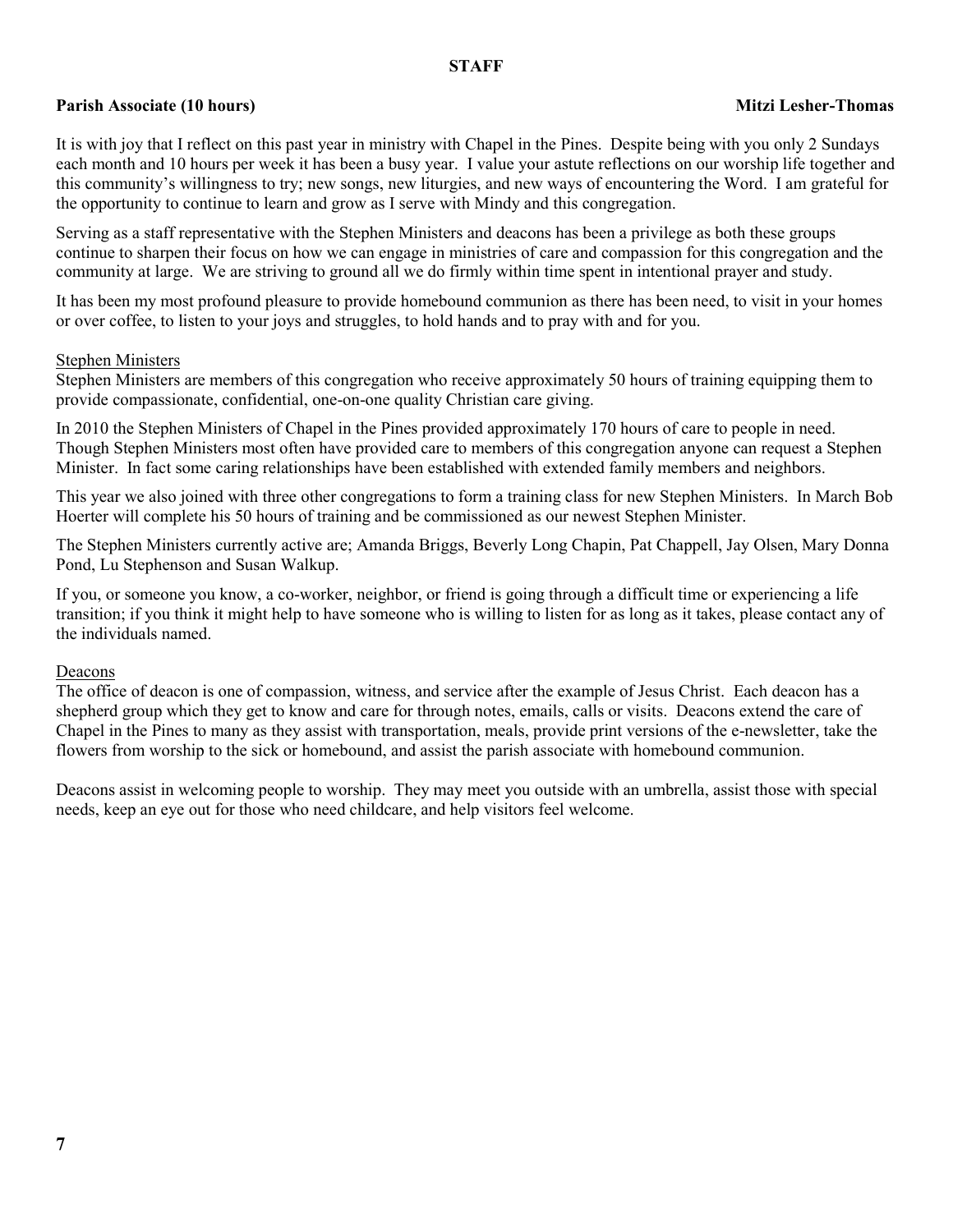### **Director of Music Ministry (12 hours/week) Servers and Servers and Servers and Servers Servers and Servers Abors**

Friends, I am very blessed to be back among you this year. I am grateful for all of the support during my year long sabbatical and am thrilled to be back home with you all. 2010 has been another exciting year of growth in the Chapel in the Pines Music Ministries. The choir has continued to be a large part of the worship service as well as a community building activity within the church community. As in years past we have continued to raise the level of the music both in quality of the literature and of the performance. This year we have allowed the youth to sing as a part of the adult choir.

#### Mission:

- 1. To provide the congregation of CITP with music to enhance the worship service.
- 2. To engage the members of the church with meaningful expression of faith through the art of music.
- 3. To allow the members of the choir to participate in this congregational outreach through quality music and quality presentation.

#### Responsibilities:

- 1. Oversee the music of the church service
- 2. Oversee the music staff
- 3. Lead the choir of CITP
- 4. Arrange for special music outside of the traditional service music
- 5. Encourage participation of the congregation in the music making of the church
- 6. Include congregational music in the worship service

#### Highlights of 2010:

- Choir met Tuesday nights from  $7:00 8:30$  p.m.
- The choir is blessed to be able to use the choir room of Christ United Methodist Church in Southern Village.
- The choir has grown with up to 26 members of the congregation having sung with us at least once.
- The normal choir on Sunday has grown from 8-11 to 19.
- CITP children's choir has merged with the adult choir to allow more connection between the two groups.
- We have kept up congregational participation in service music with several people offering to add their own music to the service.
- Members of the choir continue to participate in Montreat.
- Led an Advent service of music based around the "O Antiphons."
- Expanded the music library to incorporate more music for our growing choir.

#### Goals for 2011

- Start planning for the opening service in the new building
- Continue to increase participation of the congregation in the music program of CITP
- Reach out to the instrumentalists of the congregation to encourage participation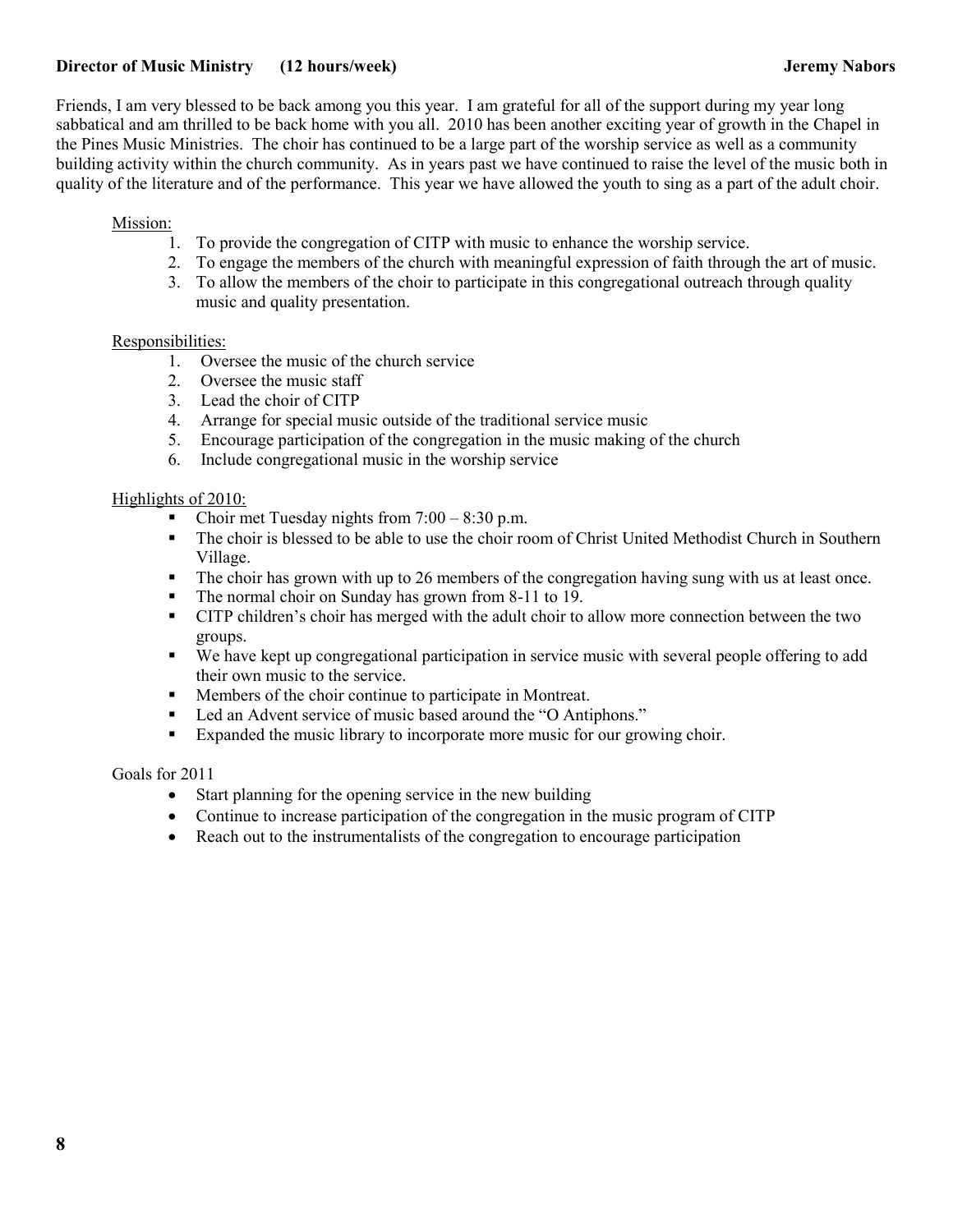### **Office Manger (25 hrs/week)** Nana Morelli **Nana Morelli Nana Morelli Nana Morelli**

Principal Function: The Office Manager oversees the operation of the church office – office equipment, supplies, office volunteers, liaison with church committee chairs, Pastor and staff.

Responsibilities:

- Complete disbursement and reimbursement forms;
- Prepare and print worship (Sunday, special services) bulletin;
- Prepare the weekly email;
- Handle requests for financial assistance, coordinate with community agencies;
- Order office, Sunday School, worship and music supplies;
- Office equipment acquisition and maintenance;
- Resolution of billing errors with vendors;
- Manage telephone, voice mail and inclement weather systems;
- Maintain Pastor's website & office calendar;
- Personnel time and leave record keeping;
- Collect new employee information, conduct orientation;
- Manage office volunteers;
- Assist Stewardship Committee during annual campaign;
- Back-up duties for book-keeper; print reports; write checks to be signed, in her absence;
- Assist other staff and church members with projects as requested;
- Make changes to ACS database, perform data searches, produce reports;
- Advise session committees regarding annual budget for office and administrative needs;

Highlights for 2010:

- Installed Microsoft Publisher, will help with revamping the bulletin
- Set up Constant Contact for weekly email

Goals for 2011:

- Set up a system to maintain all staff calendars (vacation, etc)
- Complete New Employee packet tax forms, contact info, staff bio form, confidentiality form, employee handbook, staff directory, pass codes, time sheets, general office information. (*I've done some work with this but haven't finished.)*
- Create a "Welcome packet" we can send to guest pastors, speakers, musicians- brochure about CITP, letter containing contact information, map to worship location, etc.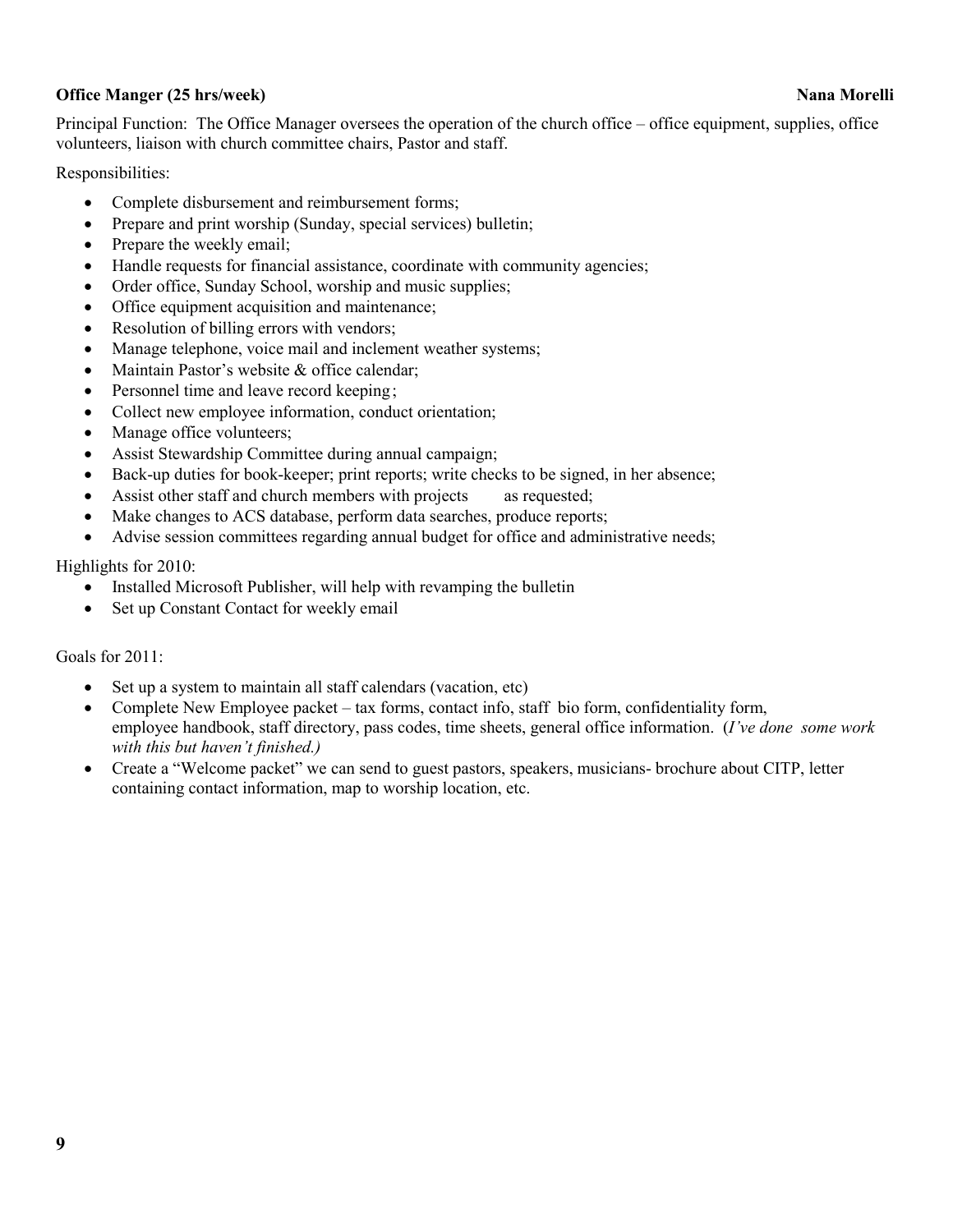### **EDUCATION QUADRANT**

#### **Ed Park, Quad Leader Spokes: Adult Education, Young Adult Ed, Youth Ed, Children**

This quadrant covers all areas of educational pursuits in our church. It covers adult, young adult, youth, children's education and leadership development. The activities can take place in the church, our homes, or any place we choose to gather. We offered a variety of programs that foster growth of our faith in a welcoming atmosphere in small groups in 2010.

Our attendance in adult studies grew a little with steady attendance. Karen Atkins, Steve Mann and Forrest Johnson led/planned youth activities.

In the fall, Rosy Robson, a freshman at UNC, joined us as a youth ministry intern. With her help we have planned youth activities involving other churches in the area.

### **Sunday School Classes** – All classes meet from 9:15 to 10:15 am

#### **Café Class**

This class focuses on the study of scripture. Throughout the year, it adds other topics to help in understanding history, theology, or other complementary areas. Class members share leadership and invite experts to lead classes whenever appropriate. The Café Class meets in the cafeteria.

In 2010 this class studied the following areas: *Christian Doctrine* by S.C. Guthrie; Gospel of Romans; *Luther* by S. H. Hendrix; Philippians and Galatians; Angels.

### **Seekers' Class**

This class focuses on the study of Bible related subjects and is primarily designed for those who are in the early part of their faith journey. This group decides jointly the subject to be studied and has a leader who will guide the study, often sharing leadership from week to week.

In 2010 this class studied: *Just Hospitality: God's Welcome in a World of Difference* by Letty Russell; 2 lectures and 2 sermons by Rev. Dr. Frances Taylor Gench; *Faithful Disagreement: Wrestling with Scripture in the Midst of Church Conflict* by Rev. Dr. Frances Gench; *The Seeds of Heaven: Sermons on the Gospel of Matthew* a study guide by Barbara Brown Taylor.

#### **Literature and Spirituality Class**

This class is an informal discussion group reading and discussing literature, especially poetry. The group seeks to find spirituality in literature.

In 2010 this group studied the poetry of writers such as William Butler Yeats, Elizabeth Bishop, and Philip Levine. They also read and discussed books like *An Alter in the World: A Geography of Faith* by Barbara Taylor Brown and Henry Nouwen's *The Return of the Prodigal Son*.

#### **Youth Class**

This class is for youth in  $6<sup>th</sup>$ -12<sup>th</sup> grade. They are using the *We Believe: Faith Questions* series which is based on questions posed by youth from around the Presbyterian Church (U.S.A.). Each session encourages young people to look to Scripture and our faith tradition in relevant, responsive ways.

#### **Nursery**

A room is set-up and both paid and volunteer helpers are available to provide care for nursery-age children.

#### **Mid-Week Study Groups/Discussion Groups**

#### **Wednesday Evening Bible Study Group**

This weekly Bible study starts at 7:00 p.m. with 30 minutes of socializing, refreshments, and sharing. The group shares leadership with the leader asking questions from the study guide and facilitating conversation. This group meets in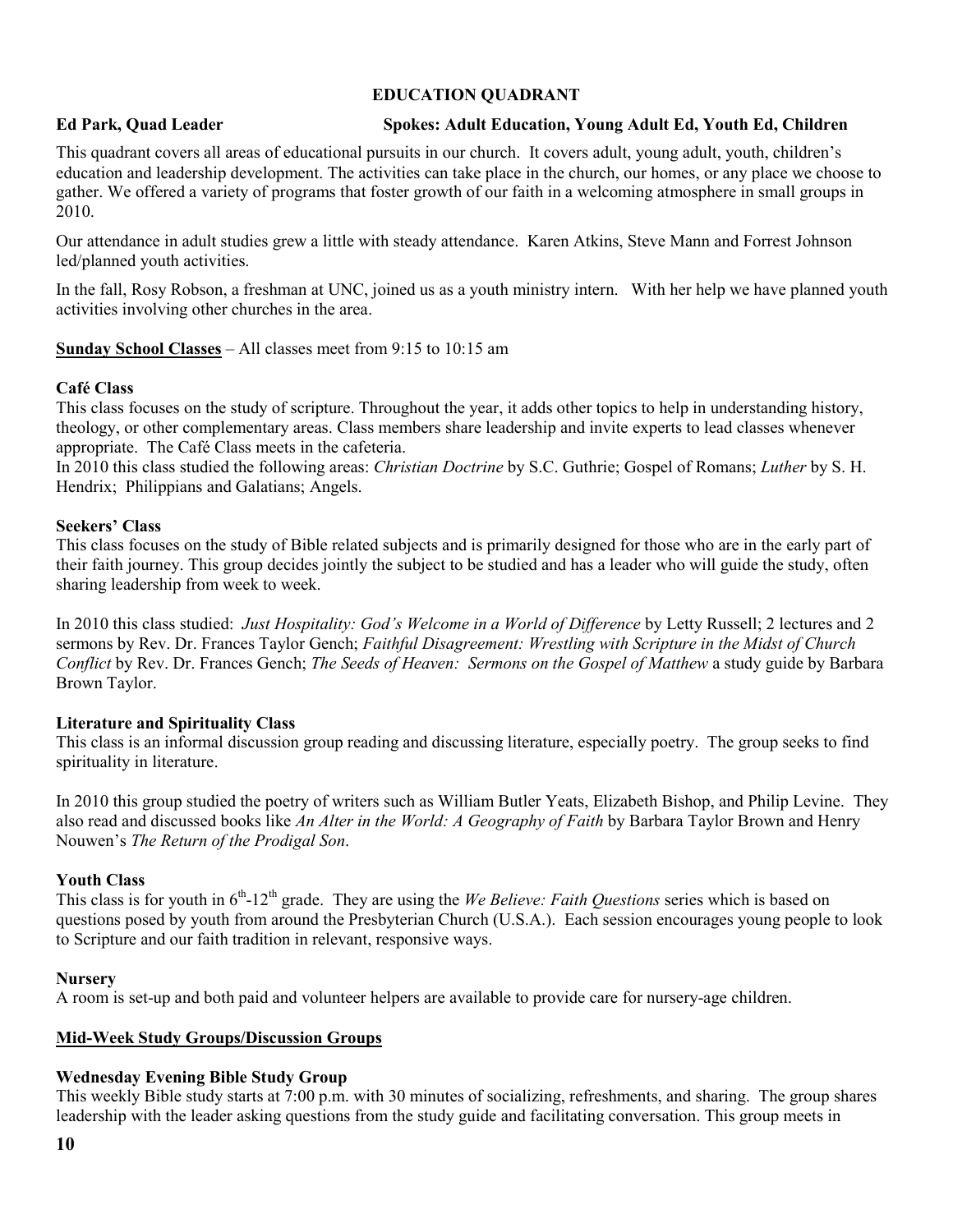different homes and also enjoys monthly social activities. This group takes summer breaks, and then begins again in September (with a recess during the holiday season), finishing in May. The average attendance is 10. In 2010 this group studied: Psalms & Proverbs; 1 & 2 Peter

#### **Friday Prayer 101 Group**

This is a new group formed in 2010 to study prayer together. The group meets on Friday from 11:30 a.m. to 1:00 p.m. They bring a brown-bag lunch and study prayers together using the Bible as well as other sources, including some wellknown approaches to prayers. This group hopes to grow in faith through prayers.

### **Thirst Quenchers**

This group is for adults over 40 meeting to discuss various topics, looking at the ways life and theology intersect. This group met every 2nd and 4<sup>th</sup> Thursday at 5:30 p.m. at Merlion Restaurant in Southern Village, Chapel Hill. Scott Adams was the conversation facilitator

### **Theology on Draft**

This group is primarily for young adults  $(20's - 30's)$  but includes all interested persons. It is a lively discussion group similar to the Thirst Quenchers. They meet on  $2<sup>nd</sup>$  and  $4<sup>th</sup>$  Thursday at 7:00 p.m. at Town Hall Grill in Southern Village.

### **New Member Classes**

Mindy offered several classes for people interested in joining CITP. The classes cover the history of our church, what being Presbyterian means, and the meaning of discipleship.

### **Communicant Class**

We had one communicant this year, Tyler Adams.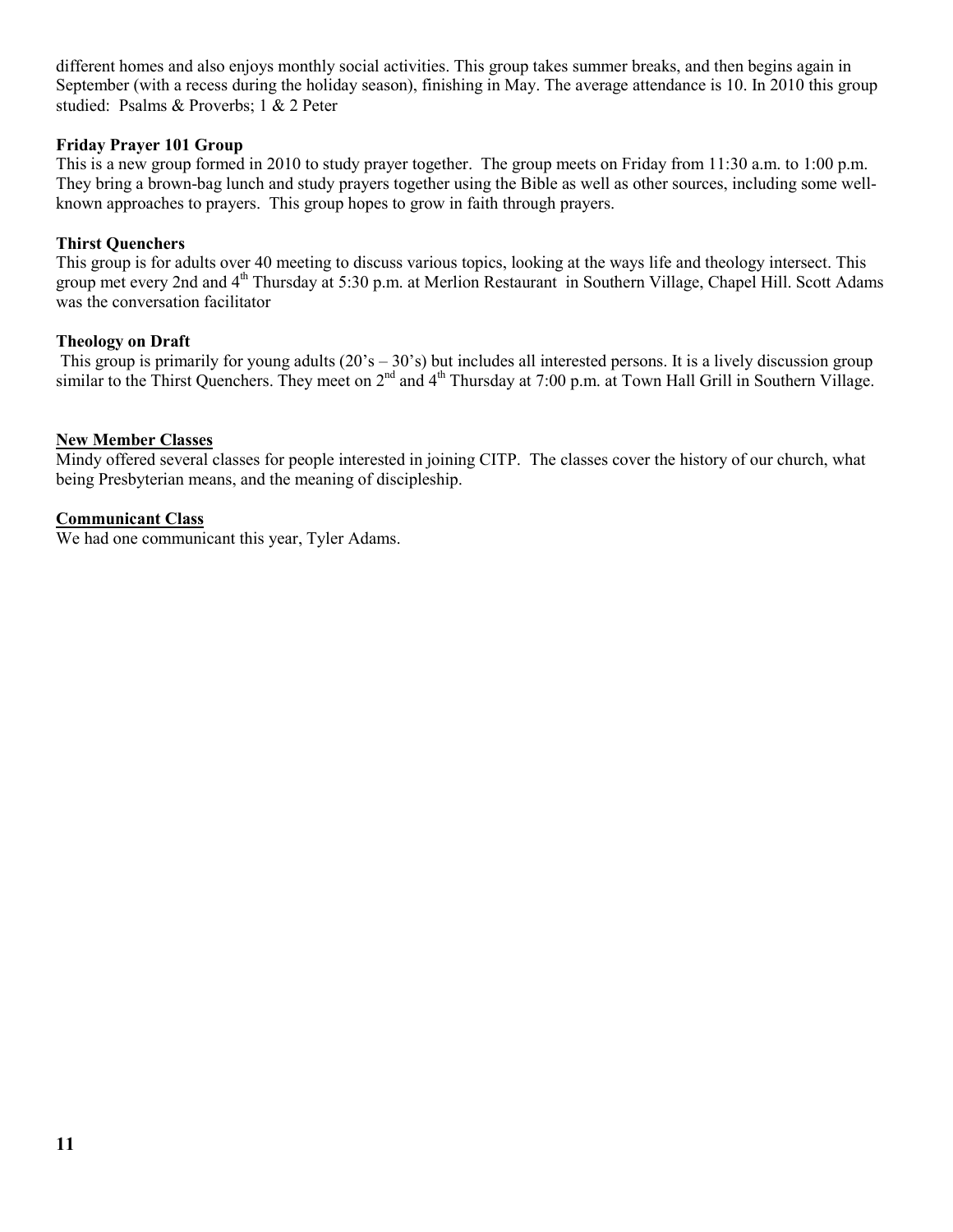### **FIDUCIARY QUADRANT**

### **Jerry Wehmueller, Quad Leader Spokes: Finance, Administration and Budgeting (FAB); Personnel, Stewardship, and Building and Planning**

### Finance, Administrative and Budgeting (FAB) Spoke **Jerry Wehmueller, Chair Jerry Wehmueller**, Chair

Manage the development of an annual financial plan for CITP to meet the funding needs of all the committees consistent with the expected revenues.

 Review and control of annual financial plan throughout the year and make specific recommendations to the Session on necessary actions needed to insure fiscal responsibility.

 Oversee the various operational activities of the church (office/worship space, equipment procurement, asset management, insurance, operating policies etc.)

### Highlights:

Completed 2010 in excellent financial health in spite of the poor outside economic conditions.

Completed the 2011 budget which was approved by the Session in January.

Obtained our first audit review of our accounting practices from Minor, Anglin, & Associates and began implementing their recommendations

Continued to work with the Chatham County school system to minimize the impact of the large fee increase in 2009 for renting the school for Sunday worship and Sunday School.

Monitored the first year payments for the Capital Campaign pledges. The result was that CITP received funding from members and friends that was over 100% of the money pledged for the first year of the campaign.

#### Goals for our Ministry:

Continue to monitor our finances and recommend any actions needed to maintain our financial health.

Insure that any recommendations of the audit review are discussed and implemented when appropriate.

Periodically review our pass thru accounts to insure they are being properly handled.

Continue to develop and recommend policies and procedures to improve the operations of CITP as we grow and mature. *Committee Members: Jerry Wehmueller, Cindy Massey, Bob Hoerter, Hugh Chapin, and Jack Zollinger (ad hoc member)* 

| <b>Personnel Spoke</b> | Marcia Ladd, Leader |
|------------------------|---------------------|
|                        |                     |

#### Mission

To oversee the Personnel function of Chapel in the Pines, including hiring and evaluation. To develop and update policies and procedures governing the personnel functions for Chapel in the Pines.

### Highlights

Assisted in the hiring and salary recommendations for all new hires, in 2010 this specifically included the accompanist and the return of the choir director.

Made recommendations concerning 2010 salary adjustments and 2011 salaries and their adjustments.

Revised the Personnel Policies on Performance Evaluation giving the Pastor primary responsibility for the evaluations of all staff. The Personnel Committee has oversight responsibility of this process and ultimate responsibility for salaries. The Pastor's performance review is to be conducted by the Personnel Committee with input from Session.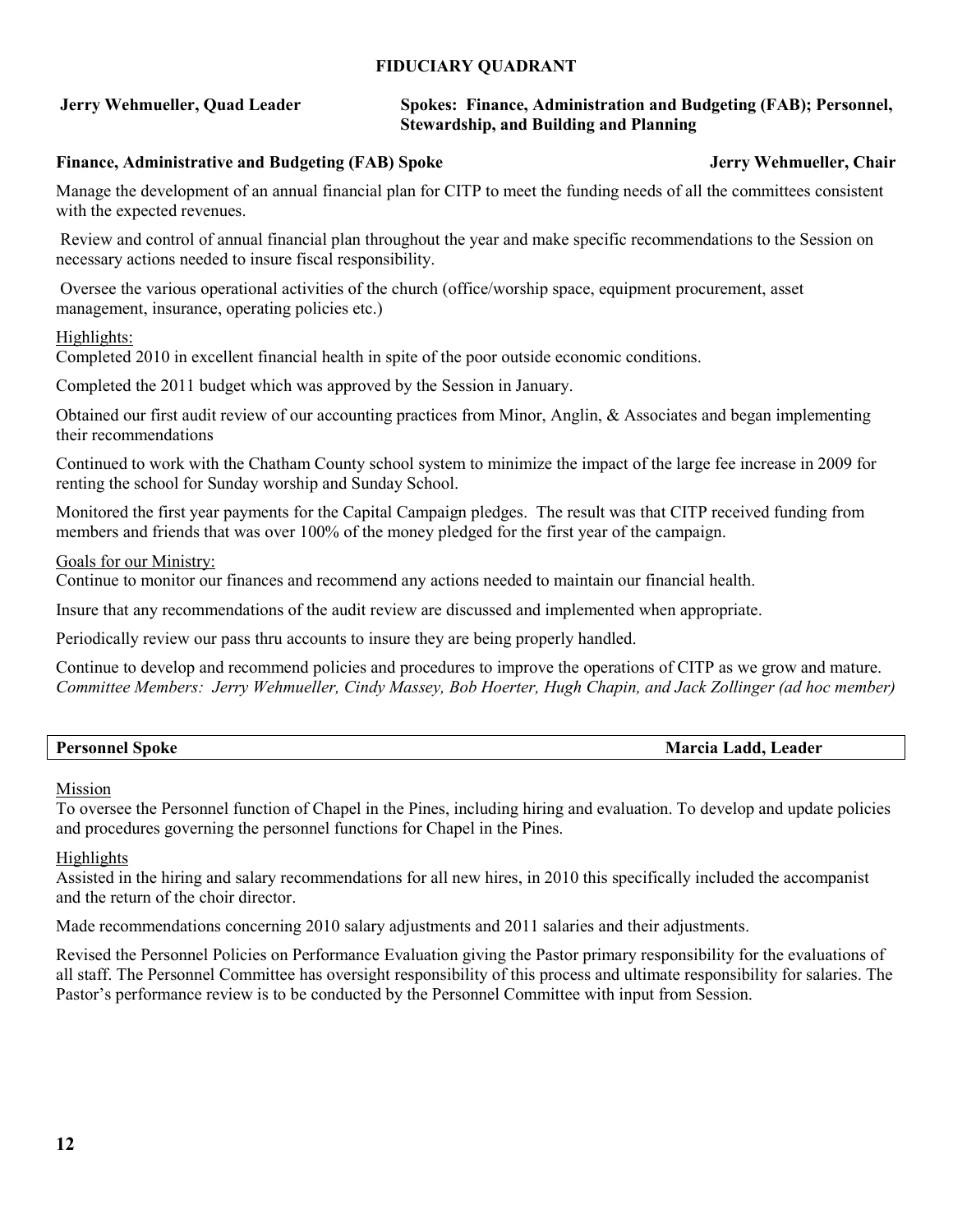Goals for 2011

In conjunction with the Pastor and Session oversee the staff performance review process for Chapel in the Pines.

In conjunction with the Pastor, relevant staff and committees, oversee the personnel function for the church, balancing the ever growing needs of the congregation with the committee's fiduciary responsibility. Assist in crafting the church's staffing during the year and in the future.

*Committee Members: Marcia Ladd, Ford Heath, Chuck Rickard* 

**Stewardship Spoke Stan Campbell, Leader** 

#### Mission:

To oversee the fundraising campaign to raise the amount needed from the congregation to meet the needs of the 2011 budget. To provide the congregation opportunities for stewardship during the year via time & talent forms.

#### Committee Ministry:

The Stewardship Committee, in coordination with the Session, determined what the campaign would include and the time frame for mailings; office staff prepared materials and mailings; bookkeeping staff oversaw collection of pledge cards and maintained a donor list (no individual pledge information was provided to the committee by the staff member in charge of tracking the overall total pledge amount). With staff assistance, thank you letters were sent out to all supporters.

#### Highlights:

Minute for Stewardship announcements for three Sundays were prepared and presented;

- 1) Budget narrative was written;
- 2) Goals for members and goals for friends were prepared;
- 3) Decided the campaign would not be a personal visit campaign, but rather a letter/announcement campaign;
- 4) Special pledge request forms for the children and youth were prepared.

The goal was \$251,787. The campaign ended, during a difficult economic climate, with:

- 1) 59 pledges of \$204,745; compared with 63 pledges of \$228,787 the previous year;
- 2) 90%+ member participation;
- 3) Time and talent information collected separately from the pledge cards.

#### Goals for 2011:

- 1) Involve more of the congregation in the committee;
- 2) Keep the solicitation time frame in November;
- 3) Promote all ways to make financial gifts;
- 4) Establish a regular meeting time for campaign meetings in August, September, October and November;
- 5) Ensure that time and talent information is used by the committees to identify people who can assist.

*Committee Members: Stan Campbell, Doug Carson, Sally Wehmueller, Dale Chodorow*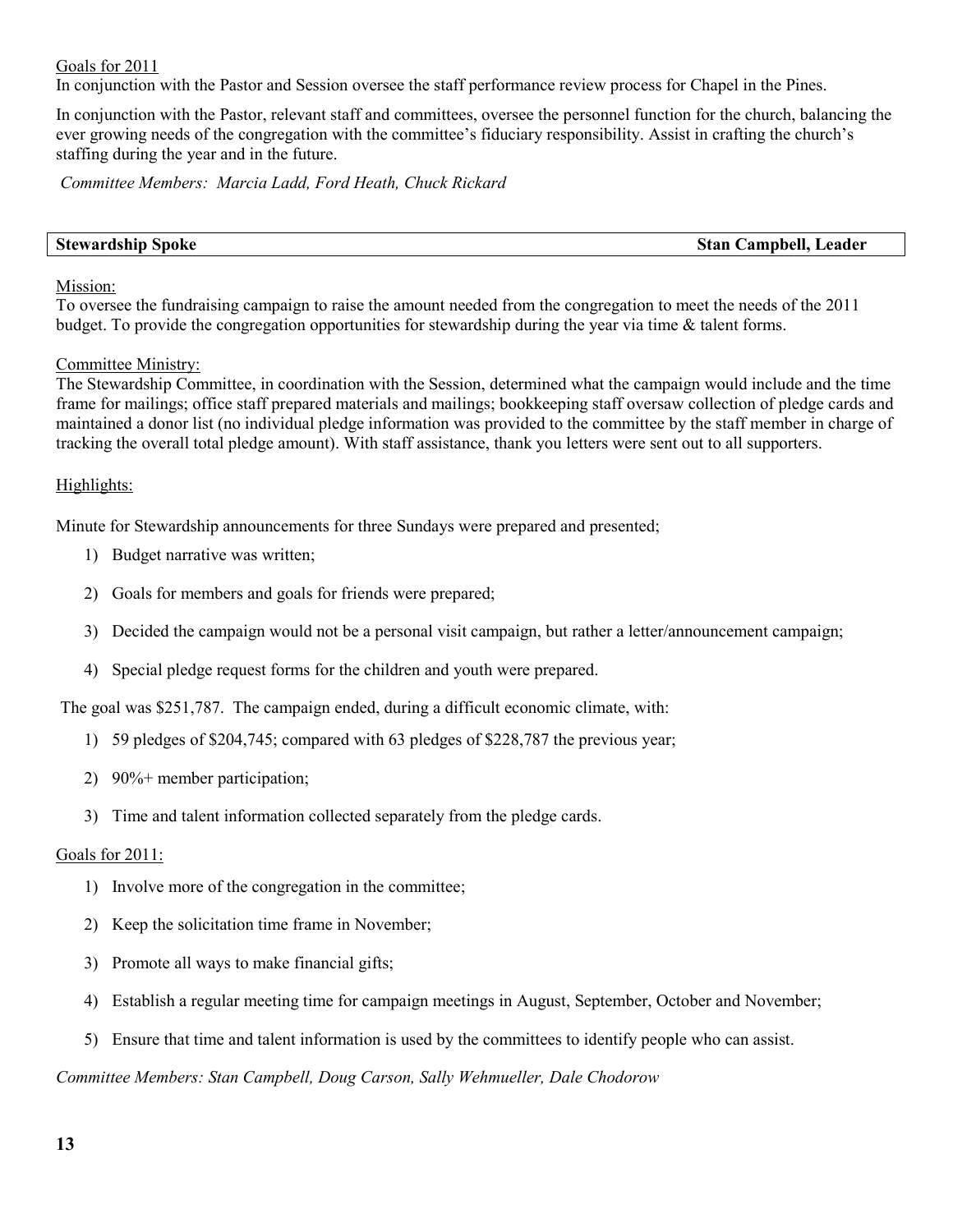### **Building/ Planning Spoke Lynne Hoerter, Leader**

#### Mission:

To guide Chapel in the Pines through the process of identifying the requirements of our own facility and planning the design and construction of that facility

### Highlights:

From the beginning of 2010 until September 2010, the Building/Planning Committee continued working with WKWW, the architect from Charlotte NC. WKWW and Riggs-Harrod had previously been selected as our design build team. Their design did not fit well with our vision for Chapel in the Pines.

 So after much deliberation and prayer, in August, the Building /Planning committee recommended to the Session that we interview two local architects. The committee selected Keith Shaw of Shaw Design Inc. of Chapel Hill, NC. The Session approved our choice and Keith began work on our new design.

In the fall of 2010, a smaller committee was selected to work directly with Keith. Once the concept for our new design was finalized, four building contractors were interviewed. C T Wilson Construction was chosen as our builder.

We plan to begin construction in the first quarter of 2011.

### **Capital Campaign**

In January, Rev. Ana L. Lugo of Church Financial Campaign Services of Presbyterian Church USA, presented the results of the capital campaign capability assessment to the Building/Planning Committee. The report estimated our congregation could raise between \$500,000 and \$750,000 in a capital campaign.

 It was decided to proceed with a capital campaign with Rev. Lugo as our consultant. Jerry Wehmueller agreed to chair the campaign committee. The campaign began in April and concluded in June. CITP had an extremely successful outcome with about \$800,000 being pledged.

*Committee Members: Lynne Hoerter, Bart Holtz, Bruce Raymond, Cindy McWilliams, David Webster, Don Rorke, Ed Park, Harriet McGraw, Jerry Wehmueller, Jim Hamiliton, Joan Zollinger, John Walkup, Karen Fisher, Lee Werley, Marcia Ladd*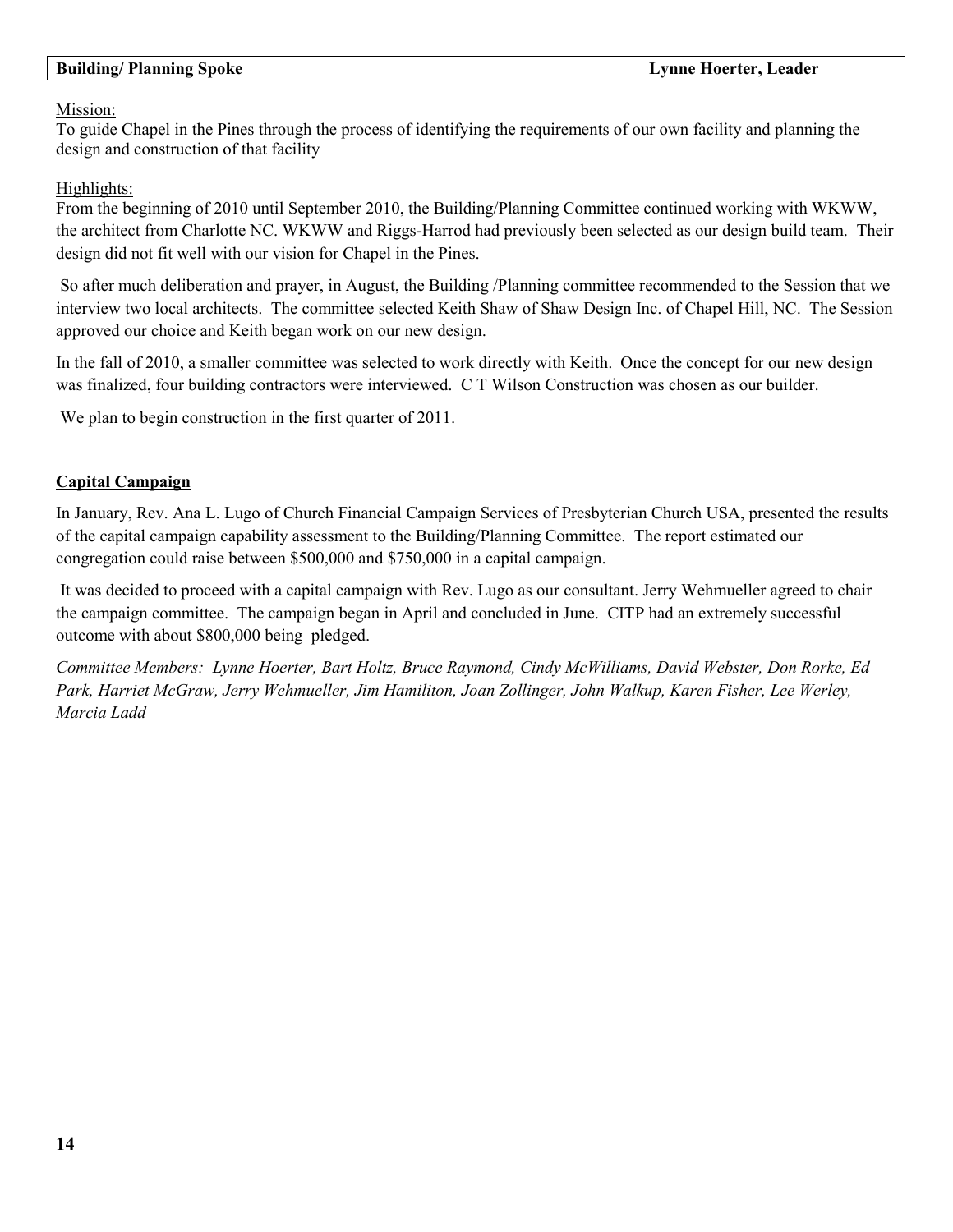### **COMMUNITY QUADRANT**

### **Mary Donna Pond, Quad Leader Spokes: Communication, Fellowship, Outreach and Membership**

#### **Communication Spoke Stephanie Miller, Chair Stephanie Miller, Chair Stephanie Miller, Chair**

 The Communications spoke is responsible for spreading the news about Chapel in the Pines to the local community. A communications intern from the UNC School of Journalism and Mass Communication worked with CITP updating our media list and regularly submitting news for publication in local papers. A comprehensive review of the website was conducted and areas were updated to provide additional information and clarity for those unfamiliar with CITP. Updates were made to the ad running in local papers to match the postcard being used for direct mail efforts. Facebook remains our main focus for social media strategies. A banner sign was added to the property on Great Ridge Parkway indicating the site of CITP's future home.

#### **Fellowship Spoke Barbra Carson, Chair and Spoke Barbra Carson, Chair and Spoke Barbra Carson, Chair and Spoke Barbra Carson, Chair and Spoke Barbra Carson, Chair and Spoke Barbra Carson, Chair and Spoke Barbra Carson, Cha**

The Fellowship Committee is responsible for providing an activity each month that all members and friends of Chapel in the Pines may participate in. In 2010, we planned and implemented the following events:

January – Church potluck February – Tour of Celebrity Dairy March – Fellowship luncheon at The Carolina Brewery, Pittsboro April – Easter Brunch May – CITP Capital Campaign Kick-off Luncheon June – Day trip to Indian Town Creek State Historical Site July – "10 by 10 Festival" at Arts Center August – Sunset Boat Cruise on Jordan Lake September – "Music in the Galleries" at the Ackland Art Museum, Chapel Hill October – Annual Church Picnic November – Fellowship luncheon at the General Store, Pittsboro December – Caroling and refreshments at the Arbor in Galloway Ridge

The following people served on the committee: Phyllis Greene, Mary Myers, Emily Smith, Elaine Hudak, Mary Donna Pond and Barbra Carson.

### **Membership Spoke Sally Wehmueller, Chair**

A search for a new chair for the committee began early in the year. Mid-year, Sally Wehmueller graciously agreed to become the chair of the Membership Committee

In 2010, the Membership committee continued the following activities started in 2009:

- First time visitors were welcomed with a note.
- Members of the committee circulated before and after worship to meet/greet visitors and church members.
- Visitors were directed to the Visitor's table where they completed a name tag and a yellow visitor's card.
- Mentors volunteered to get to know and introduce new members on "Joining Sunday."
- The nursery was available every Sunday for infants and pre-school children. A notebook with procedures and guidelines was created to help the weekly nursery volunteers.
- The pictorial directory was updated regularly and copies made available to every new family. It is on our web site at www.citppc.org.
- A New Member pictorial board was updated as new members were received. It is found on the Visitor's Table.
- Activity bags for young children are available for children during worship. They are also on the Visitor's Table.

Committee members are: Sally Wehmueller, chair; Barbra Carson, Lynne Hoerter, Susan Walkup, Mary Myers, Dorothy Meriwether, Harriet McGraw. Stephanie Miller, as Communications Chair, is also with us.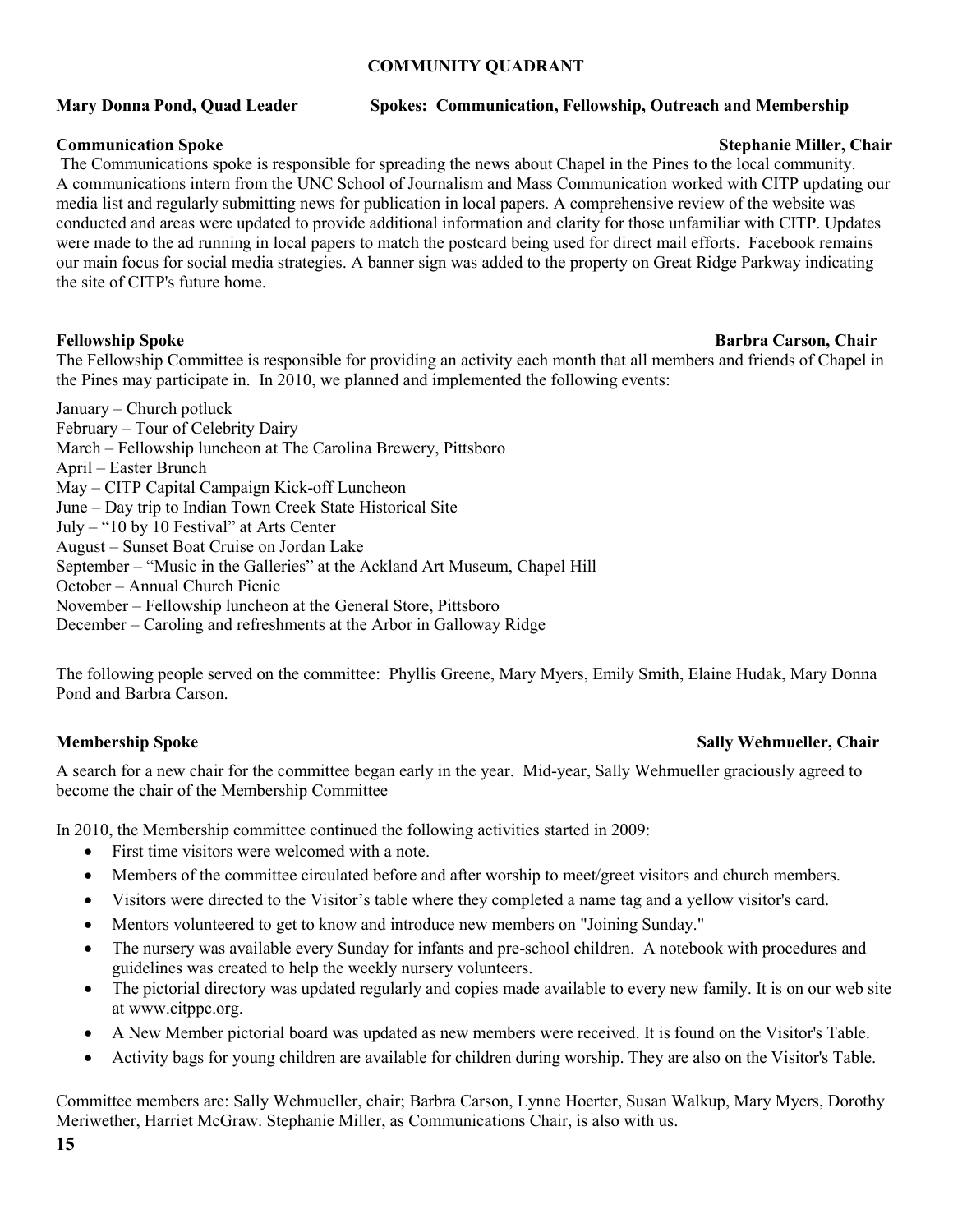#### **Outreach Spoke Michelle Morehouse, Chair and Spoke Michelle Morehouse, Chair and Spoke Michelle Morehouse, Chair**

The Outreach Committee reflects the mission of Chapel in the Pines Presbyterian Church to show forth the love of God by caring for those in need, locally and globally. We have worked actively during 2010 to meet our goals of serving our local and global communities through hands-on involvement, economic support, and prayer. Our activities during the year are detailed below.

### Global Mission

We have continued our support of Mission Co-worker, Karla Koll, as she serves in Guatemala.

CEDEPCA received additional funding this year to assist with disaster relief efforts following multiple natural disasters.

Fair Trade coffee, tea and chocolates have been offered to the congregation following worship services.

#### Local Mission

The following local projects were again supported in 2010: Take and Eat Food Pantry Take and Read Book Club Take and Wear Clothes Closet Chatham Habitat for Humanity Nature Trail tutoring Family Violence and Rape Crisis Services Chatham County Together

Additional projects included the creation of 120 hygiene kits for victims of earthquakes in Haiti and Chile, Presbyterian Disaster Assistance for Haiti earthquake assistance, and the Take and Read Book Club expanded distribution of books to several social service agencies in Chatham County and supplied many books for the "Day of the Book" celebration in April.

As a result of the Seekers' class in conjunction with the Outreach Committee, a Call to Covenant was presented to the congregation related to eco-stewardship.

The Peacemaking and Social Justice committee produced Peace Notes related to immigration and arranged for a trip to the Civil Rights Museum in Greensboro.

The committee updated the Six-Year Vision Plan which is now organized by yearly themes which will guide our focus. Also, a brochure and web page (found on the CITP website) were developed to describe our congregation's involvement in the local and global communities.

Lastly, a community-wide alternative gift and fair trade market was co-sponsored with Evergreen United Methodist Church to extend or mission.

Committee Members: Michelle Morehouse, chair; Dianne Birch, Sally Wehmueller, Secretary, Amanda Briggs, Janet Dopler, Phyllis Greene, Mary Pringle, Catherine Ragland, Peggy Wilkerson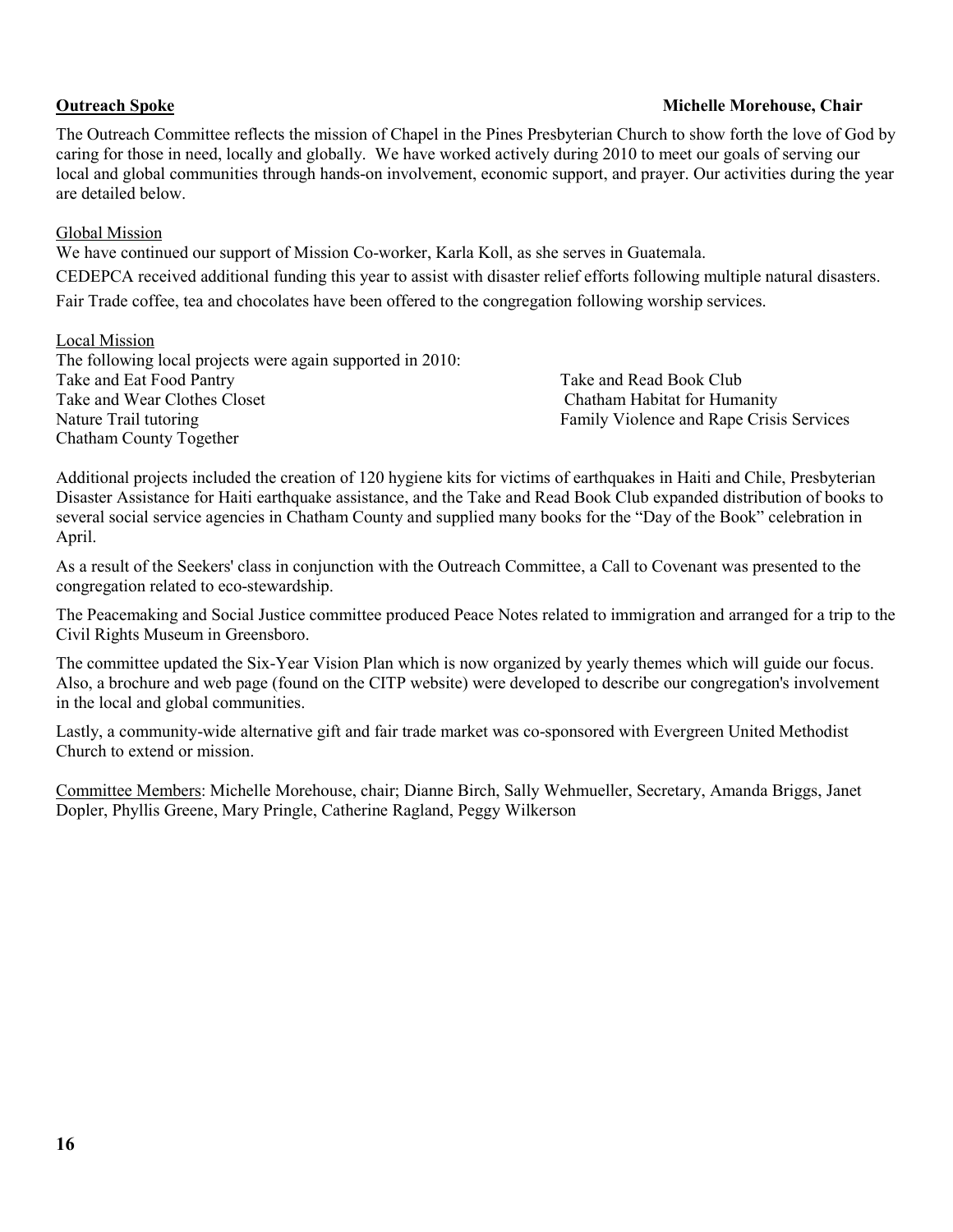#### **WORSHIP QUADRANT**

### **Vicky Raymond, Quad Leader Spokes: Spoken Word, Liturgical Arts, Lay Leadership, Inclusiveness**

| Inclusion:                   |  |
|------------------------------|--|
| Chancel Art/Communion Table: |  |
| Music:                       |  |
| Spoken Word:                 |  |
| Sunday Set-up:               |  |

Julia Trimmer Tina Stark Woody Shearin and Ford Heath Madge Webster Elaine Hudak

The five committees in the Worship quadrant continue their efforts to support a meaningful, inviting, and inclusive worship experience for the members and visitors of the church. Among the highlights:

Sunday setup teams have been established with a five-month rotation. A policy has been established for the rotation of team leadership. A clear set of guidelines for transforming the school multipurpose room to a worship space has been communicated to all participants. Assistance at the curb has been established for members and guests. Members of Chapel in the Pines have participated in this necessary function to the best of their ability – folks lacking physical strength have contributed food and flowers, and have assisted with hymnal/bible distribution and pickup.

 The communion elements and table are prepared by a small team each month for the distribution of the elements. The list of communion element preparation volunteers has grown slightly. We have a core group of members who are able to assist with Communion element preparation each month. The members set the Communion table during the set-up time. At the end of the worship service, the Communion elements are removed from the worship table and the chalices and Communion plates are washed in the kitchen and wrapped and placed in the storage containers. Linens for the Communion table are laundered as needed.

The paraments (colored drapes hanging behind the pulpit) are laundered and ironed as needed throughout the year. They are changed according to the annual Presbyterian worship calendar.

Candles for the worship table are ordered once per year and changed about once/month as needed. Seasonal bulletins are chosen through the Cokesbury website (Advent, Christmas, Lent, Palm Sunday and Easter).

Our Director of Music Ministry, Jeremy Nabors, returned from his educational leave with energy and creativity. We thank Marilyn Shugart for her thoughtful and inspiring leadership during this year. Following Aviva Enoch's departure, we were profoundly blessed to have Adam Lefever Hughes join us as worship and choir accompanist. His talents on the piano add immensely to our worship experience. The choir has grown to approximately 16-20 singers on average. The choir continues its active participation in the annual Music and Worship conference in Montreat.

The Spoken Word spoke now includes a number of trained lay readers; schedules are filled on a quarterly basis. The committee is seeking congregational participants (both youth and adult) to prepare simple, yet powerful drama elements to the scriptural part of the worship service.

The Inclusion committee continues its investigation of two organizations, Covenant Network and More Light Presbyterians, to discern whether they may offer guidance or inspiration for helping Chapel in the Pines progress on a deliberate path of inclusion of all believers. The committee also wishes to expand the definition of inclusion to address congregants with disabilities and social needs as we expand the opportunities for worship in our new space.